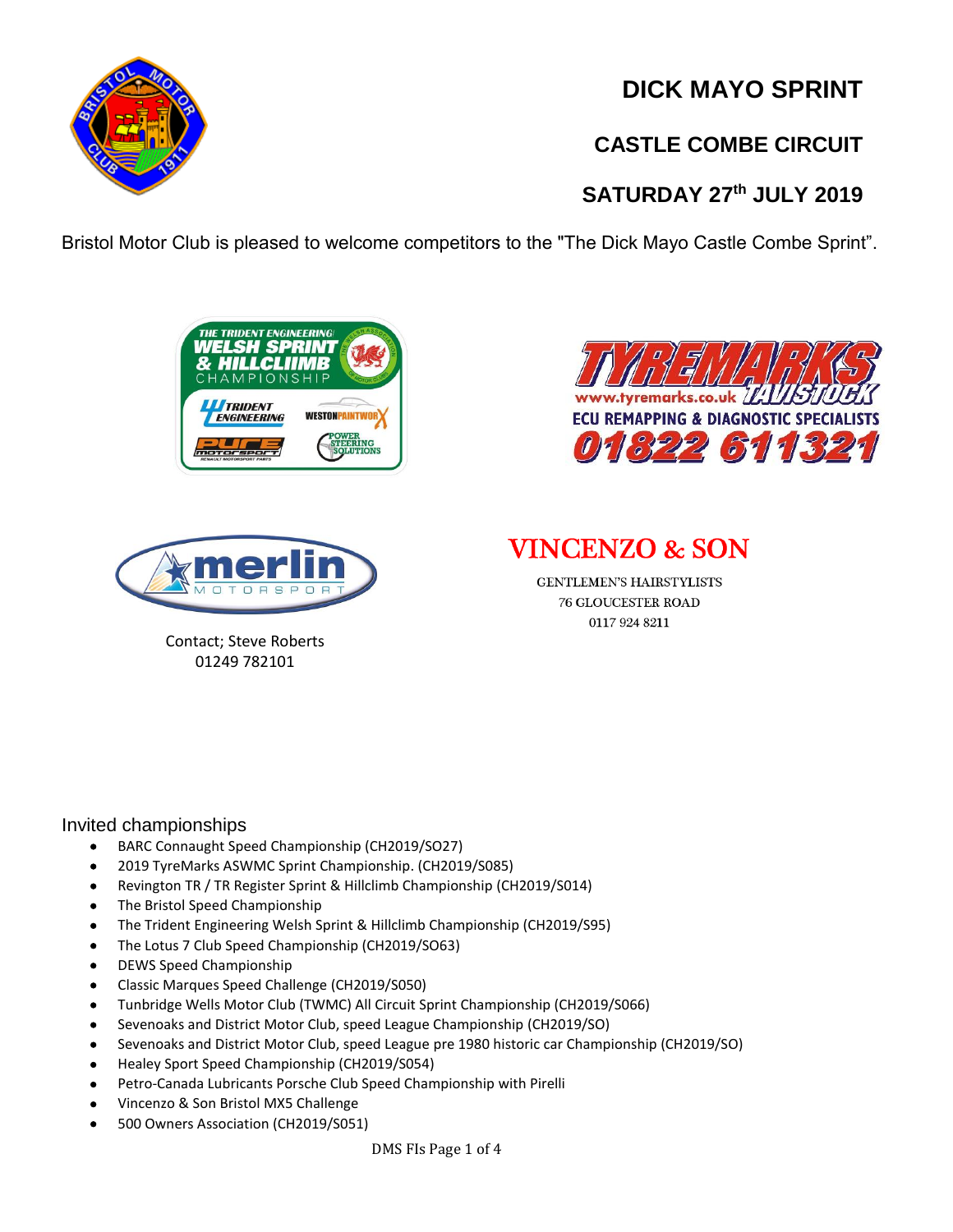### **FINAL INSTRUCTIONS TO COMPETITORS**

### **PLEASE READ THESE INSTRUCTIONS CAREFULLY. THEY HAVE THE SAME FORCE AS THE SUPPLEMENTARY REGULATIONS PREVIOUSLY ISSUED.**



1. **EVENT FORMAT:** The start line will now be in the pit lane, with access to it through the gate between the Strawford Centre and the control tower. The sprint will still cover ¾ of a lap, finishing just before the entrance to the pit lane.

- **2. CHANGES TO OFFICIALS: MSA Steward: Bryan Hull Club Stewards: Lawrence Bath & Matt Nichols Clerks of the Course: Paul Parker, David Potts & Simon Mayo Chief Timekeeper: Kelvyn Davies**
- **3. PARKING:** There is adequate space for competing cars, trailers and one support vehicle in the paddock, spaces will be allocated by competitor number or class. Other cars may park on the grass areas close to the paddock entrance.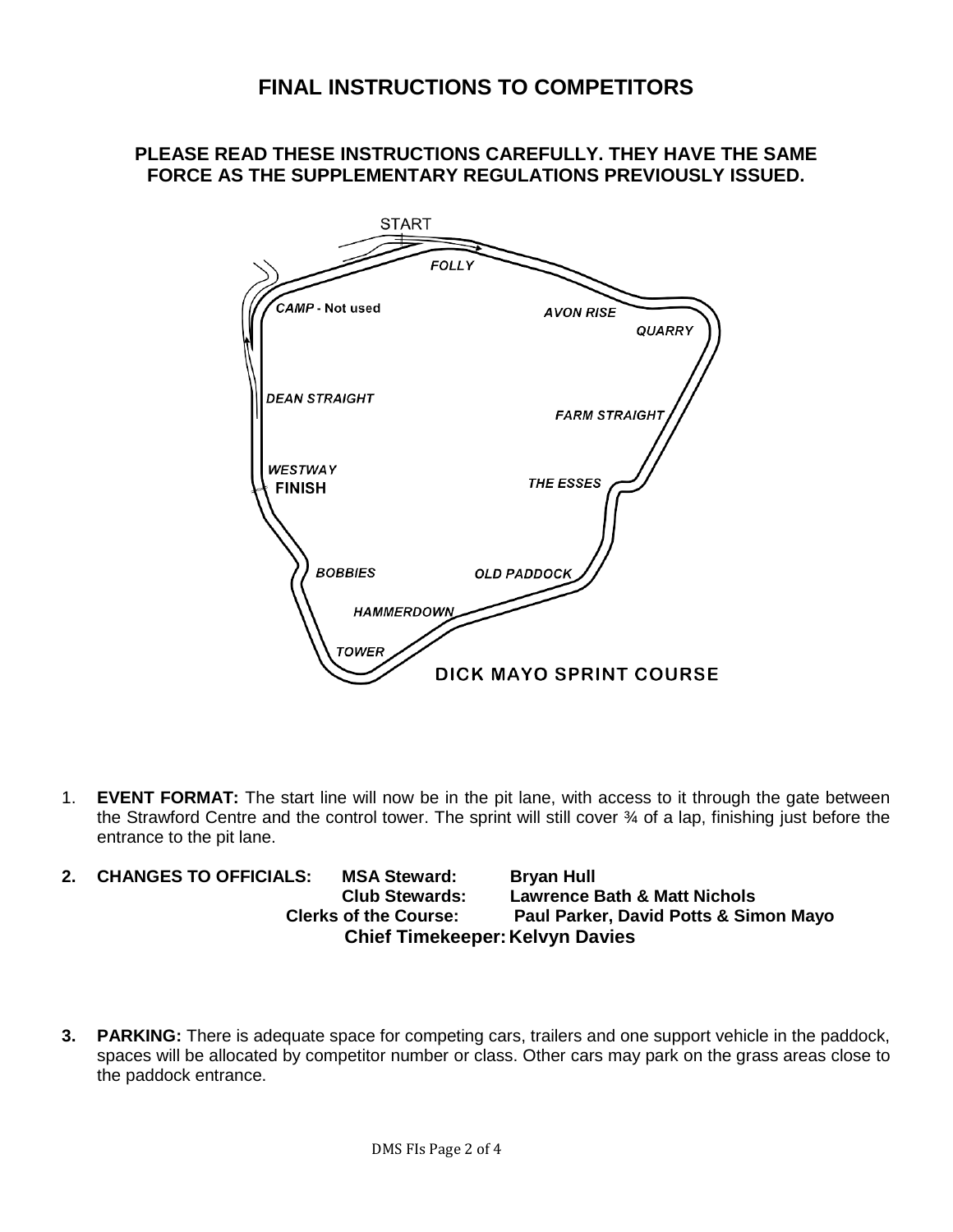- **4. CIRCUIT LOCATION:** The circuit is 5 miles NW of Chippenham on the B4039. Competitors should follow the brown chequered flag road signs. Use junction 18 from M4 WEST, junction 17 from M4 EAST.
- 5. **ARRIVAL:** The circuit will be open for competitors from 15.00 to 19.00 on Friday 26<sup>th</sup> July and from 07.00 onwards on Saturday 27<sup>th</sup> July. If competitors wish to arrive after 19.00 on the Friday night they should contact the circuit directly to be allowed access. Camping is allowed in the paddock on the Friday night.
- **6. PADDOCK:** A maximum speed of 10 mph is imposed in the paddock area. Any competitor exceeding this speed limit may be excluded.
- **7. SIGNING-ON:** Will start at 07.15 in the Race Control building in the paddock. Competitions licences, Championship Registration Cards and Club Membership Cards (as appropriate) will be inspected.
- **8. COMPETITION LICENCES:** Competitors requiring an upgrading signature on their competition licence must deposit their upgrade card with the Secretary of the Meeting at signing-on, and collect it at the end of the meeting.
- **9. DRIVERS BRIEFING: All drivers must attend a briefing in front of the Race Control building, immediately prior to the start of practice, at 08.30**. **Attendance is mandatory**.
- **10. ENGINES:** Engines of competing cars must not be run before 08.30, except for the Sound Emissions Test. This is a Castle Combe Circuit planning order regulation and competitors contravening this regulation may be excluded from the meeting.
- **11. SCRUTINEERING & SOUND TESTING:** Will take place in paddock spaces.
- **12. NON PUMP FUEL:** Competitors using any fuel other than that obtainable at normal UK filling stations, must display an orange Day-Glo disc adjacent to their competition number.
- **13. SILENCING/SOUND EMISSION TESTING:** All competing vehicles must comply with MSA Sound Test **105dBA at ½ metre at three-quarters maximum rpm**. This is lower than that normally permitted at Sprints, but a requirement of the organising club's contract with Castle Combe Circuit Ltd. Testing will take place immediately after Scrutineering and random tests may be made at such other time and place as the Chief Scrutineer may decide.

Cars failing the test will not be permitted to compete and must not run their engines in the paddock, except for a re-test. Action may be taken by the circuit management against those who fail to observe this requirement.

- **14. WALKING THE COURSE IS STRONGLY RECOMMENDED**, as there will be **NO CONVOY RUNS**. The course must be clear by 08.30.
- **15. TYRE WARMING:** Tyre warming by wheel spinning anywhere within the venue is strictly prohibited**.** Failure to comply may result in exclusion from the competition. The use of any other artificial means of warming vehicle tyres is also prohibited.
- **16. PRACTICE** is scheduled to start at 09.00 and will be in class order. Competitors will be called to the Assembly Area (in the pit lane) by class on the Paddock PA system. Competitors will be given the opportunity of one practice run. Practice runs may not be timed.
- **17. TIMED RUNS:** Are scheduled to start after practice. There will be one practice run only. Runs where possible will be in class and competition number order. Drivers of double driven cars to run in advance of their class.